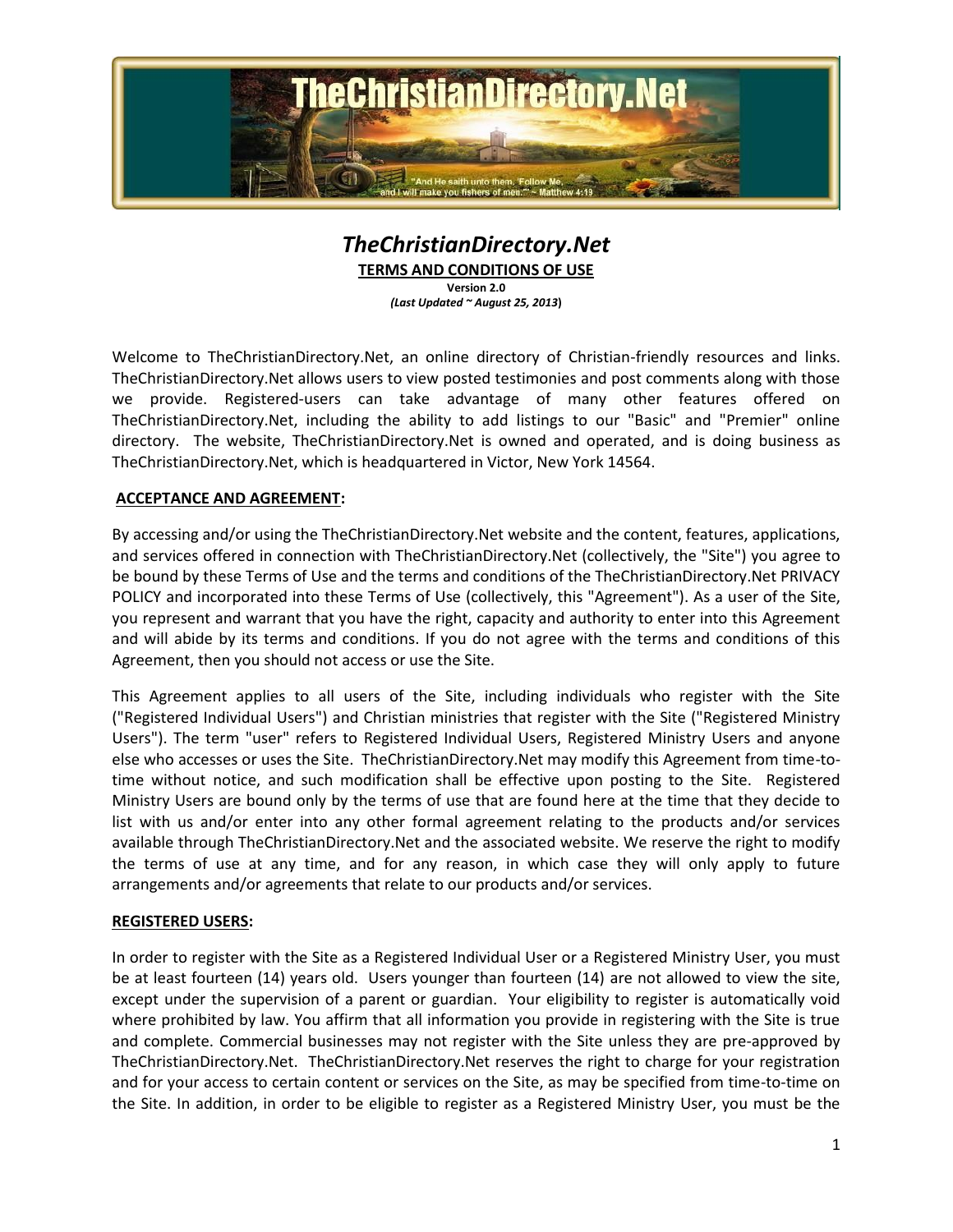authorized representative of a Christian ministry actively carrying out its mission with a minimum of twelve (12) parishioners. Your registration will take effect upon acceptance of your registration form by TheChristianDirectory.Net. Other terms and conditions may apply to your registration as posted from time-to-time on the Site. You may terminate your registration at any time, for any reason by following the instructions on the Manage Your Account within the sub-directory "User Registration - Close Account". TheChristianDirectory.Net reserves the right to reject and to terminate your registration and use of our Site at any time, for any reason without notice to you. If TheChristianDirectory.Net terminates your registration or locks out your use because TheChristianDirectory.Net has determined that you have breached this Agreement, you will not be entitled to any refund of your unused registration or "Premium" services fees, if any.

## **RIGHTS TO CONTENT:**

Users retain any rights they have in photos, videos, audio files, text and other materials they submit to the Site or transmit to other users through the Site ("User Submissions"). TheChristianDirectory.Net retains full ownership or license rights to all other software, content and materials contained within the Site, including without limitation, graphics, text, scripts, photos, sounds, videos, and music ("Content") and to all patents, copyrights, trademarks, service marks and other proprietary rights in and to the Site and the Content. Content and User Submissions are provided for your personal, non-commercial use only as permitted by the Site and may not be accessed, used, modified, performed, displayed, reproduced, copied, published, transmitted, distributed, sold, transferred, licensed or exploited for any other purpose without the prior written consent of the respective owners. If you download, transmit, print or copy Content or User Submissions, you must retain all copyright and proprietary notices contained therein. You agree not to circumvent, disable or interfere with the security and use restriction features of the Site.

## **USER SUBMISSIONS:**

By submitting your User Submissions to the Site, you hereby grant to TheChristianDirectory.Net a nonexclusive, royalty-free, sub-licensable, transferrable and worldwide license to access, use, modify, perform, display, reproduce, copy, prepare derivative works of, transmit, publish and distribute your User Submissions, and all patents, copyrights, trademarks and other proprietary rights therein, in connection with the Site and the business of TheChristianDirectory.Net, including without limitation for promoting, transmitting and distributing the Site, or any part or derivative thereof, in and through any media and channels. You also hereby grant to each user of the Site a non-exclusive, royalty-free, worldwide license to access, use, modify, perform, display, reproduce, copy, prepare derivative works of, transmit, publish and distribute your User Submissions for their personal, non-commercial use as permitted through the services and functionality of the Site. You are solely responsible for your own User Submissions and the consequences of your User Submissions being posted on and distributed through the Site.

You represent and warrant that: (a) you have all rights in and to your User Submissions (whether through ownership or licenses, consents, and permissions from the owner) required for (i) you to lawfully submit your User Submissions to the Site and grant the rights to your User Submissions provided in this Agreement, and (ii) your User Submissions to be posted and transmitted to and through the Site for the purposes contemplated by the Site and this Agreement; (b) you have all required licenses, consents, releases and/or permissions to use the name and/or likeness of each identifiable individual person in your User Submissions in the manner contemplated by the Site and this Agreement, and (c) the posting and transmission of your User Submissions on and through the Site for the purposes contemplated by the Site and this Agreement does not violate the privacy rights, publicity rights, copyrights, patents, trademarks, contract rights or any other rights of any person or entity.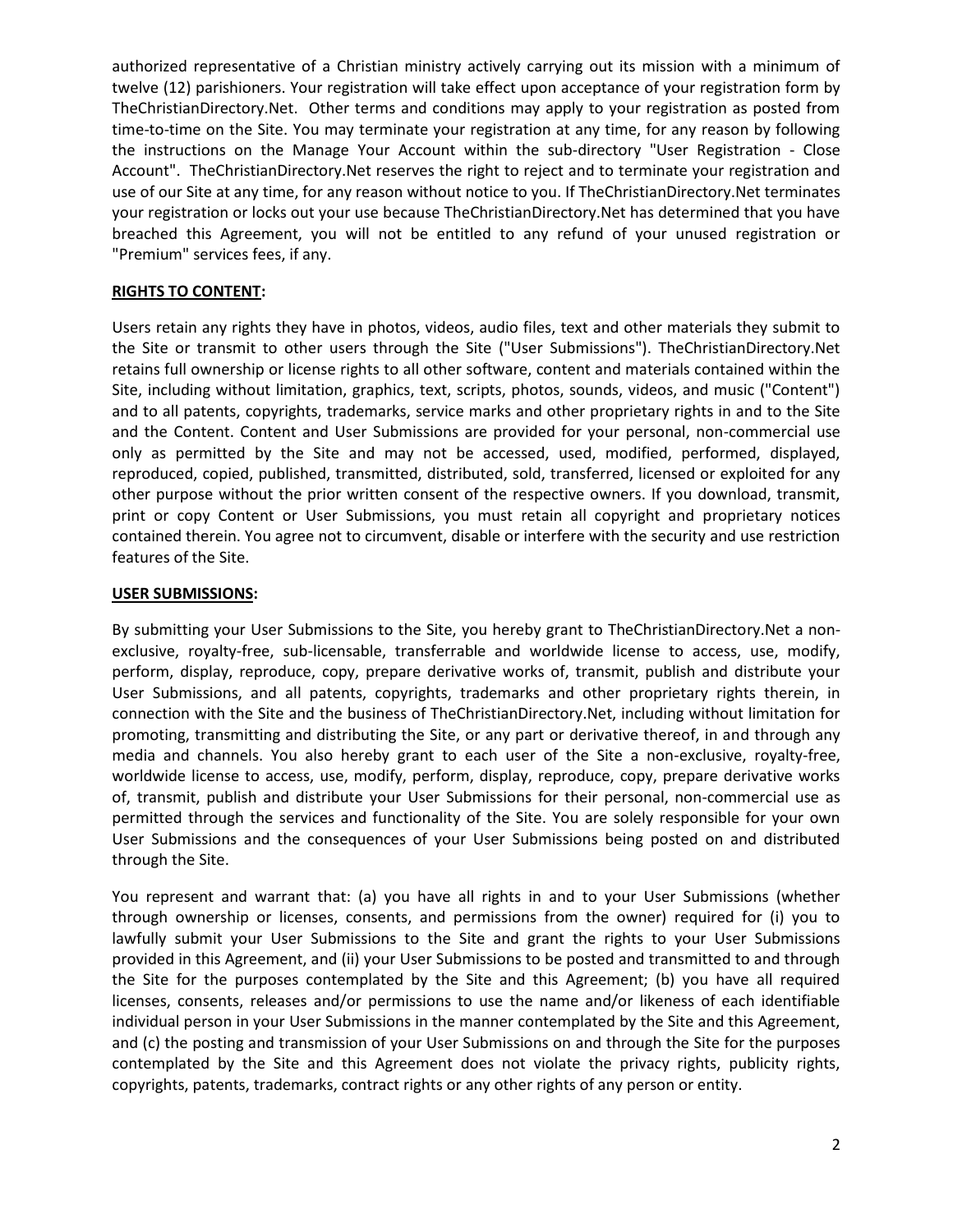### **COPYRIGHT POLICY:**

TheChristianDirectory.Net prohibits the submission of any copyrighted material without the user first obtaining the prior written consent of the copyright owner. If you are a copyright owner or an agent thereof and believe any User Submission or other content infringes upon your copyrights, you may submit a notification pursuant to the Digital Millennium Copyright Act by providing our Copyright Agent with the following information in writing [see 17 U.S.C. Section 512(c)(3) for further details]:

(a) A physical or electronic signature of a person authorized to act on behalf of the owner of an exclusive right that is allegedly infringed;

(b) Identification of the copyrighted work claimed to have been infringed, or, if multiple copyrighted works at a single online site are covered by a single notification, a representative list of such works at that site;

(c) Identification of the material that is claimed to be infringing or to be the subject of infringing activity and that is to be removed or access to which is to be disabled and information reasonably sufficient to permit the service provider to locate the material;

(d) Information reasonably sufficient to permit the service provider to contact you, such as an address, telephone number, and, if available, an electronic mail address;

(e) A statement that you have a good faith belief that use of the material in the manner complained of is not authorized by the copyright owner, its agent, or the law; and

(f) A statement that the information in the notification is accurate, and under penalty of perjury, that you are authorized to act on behalf of the owner of an exclusive right that is allegedly infringed.

TheChristianDirectory.Net's designated Copyright Agent to receive notifications of claimed infringement is:

Maria A. Shea d/b/a TheChristianDirectory.Net 50 West Main Street Victor, New York 14564 (Online "Contact")

#### **PROHIBITED CONTENT:**

You agree not to submit or post any User Submission to the Site, or transmit any User Submission through the Site, that (a) is contrary to the evangelization of Jesus Christ and His teachings, or constitutes blasphemy, or is otherwise offensive to our online Christian community, (b) violates any patents, copyrights, trademarks or other intellectual property rights, (c) is illegal, obscene, pornographic, defamatory, or libelous, (d) is abusive, hateful, harassing, or threatening, (e) promotes bigotry, racism, or hatred against any group or individual, (f) is false, misleading or constitutes a misrepresentation, (g) encourages conduct that could be illegal or give rise to civil liability or is otherwise inappropriate, or (h) promotes the exploitation of, or solicits information from, any person under the age of eighteen (18). You understand and agree that TheChristianDirectory.Net reserves the right to review, edit, block, and delete any of your User Submissions for any reason at any time without notice, including without limitation, if TheChristianDirectory.Net determines in its sole discretion that a User Submission is prohibited as provided above or otherwise violates this Agreement.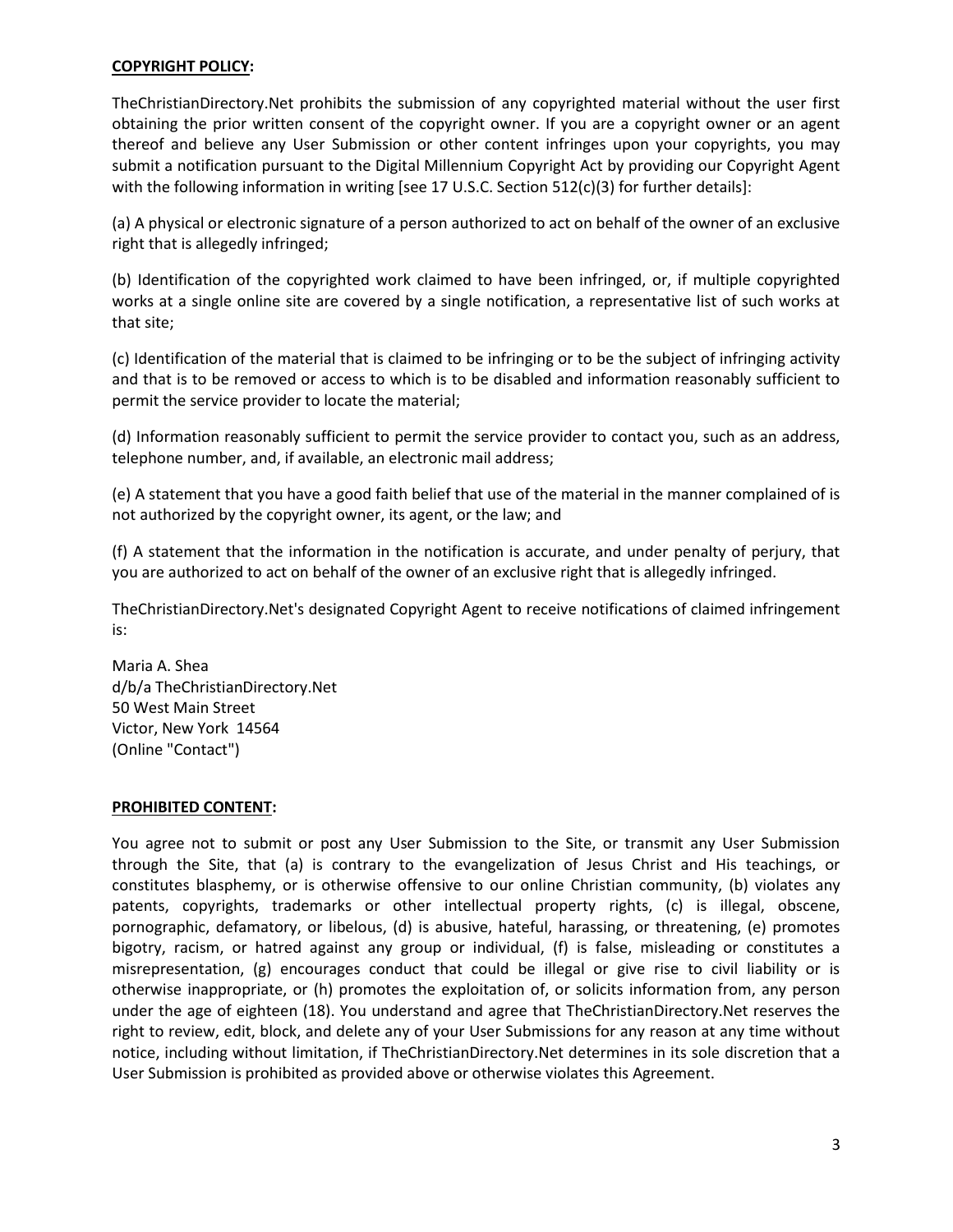#### **USE OF WEBSITE - COMMERCIAL USE:**

TheChristianDirectory.Net's website is meant for ministry and personal use, as well as commercial advertising, activities, or endeavor or the sale of any services or products and are subject to any formal agreements or arrangements.

You agree not to: (a) initiate or operate any sweepstakes, contests, advertising barter or pyramid schemes on or through the Site; (b) solicit personal identifying information for commercial or unlawful purposes from other users; (c) transmit any form of chain letters or junk e-mail to other users; (d) use any information obtained from or through the Site (i) to abuse, harass, or harm another person, (ii) for any illegal activity, or (iii) without our prior written approval, to advertise to, contact for commercial purposes, solicit, or sell to any other user; (e) use the Site for, or conduct on or through the Site, any illegal and/or unauthorized activities; or (f) establish any unauthorized framing of or linking to the Site.

TheChristianDirectory.Net reserves the right to restrict the number of e-mails which a user may send to other users in any twenty-four (24) hour period to a number which TheChristianDirectory.Net deems appropriate in its sole discretion. If you send unsolicited bulk e-mail, instant messages or other unsolicited communications of any kind through the Site you acknowledge that you will have caused substantial harm to TheChristianDirectory.Net that will be difficult, if not impossible, to ascertain. As liquidated damages for such harm, you agree to pay TheChristianDirectory.Net twenty-five dollars (\$25.00) for each such unsolicited e-mail or other unsolicited communication you send through the Site. Such liquidated damages shall be in addition to any and all other rights, remedies and damages to which TheChristianDirectory.Net may be entitled to under this Agreement, at law or in equity.

While TheChristianDirectory.Net assumes no responsibility for monitoring the Site, it will, when it deems it appropriate, investigate activity in connection with the Site that TheChristianDirectory.Net believes may be illegal, unauthorized or a breach of the terms of this Agreement. If deemed appropriate by TheChristianDirectory.Net, it will initiate appropriate legal action with respect to such activities, including without limitation, criminal, civil and injunctive redress.

TheChristianDirectory.Net reserves the right to restrict your activity on, and/or block your access to, the Site at any time, for any reason without notice to you.

### **DISPUTES BETWEEN USERS:**

The resolution of disputes that may arise between users is the sole responsibility of the users, and TheChristianDirectory.Net has no liability or obligation with respect to any such disputes.

### **DISCLAIMERS:**

TO THE FULLEST EXTENT PERMITTED BY LAW, THE SITE, CONTENT AND USER SUBMISSIONS ARE PROVIDED "AS-IS" AND TheChristianDirectory.Net EXPRESSLY DISCLAIMS ANY AND ALL WARRANTIES, EXPRESS OR IMPLIED, INCLUDING WITHOUT LIMITATION, THE WARRANTIES OF MERCHANTABILITY AND FITNESS FOR A PARTICULAR PURPOSE, WITH RESPECT TO THE SITE, CONTENT AND USER SUBMISSIONS AND YOUR USE THEREOF. TheChristianDirectory.Net DOES NOT GUARANTEE ANY SPECIFIC RESULTS FROM THE USE OF OUR WEBSITE OR SERVICES. THE WEBSITE MAY NOT BE AVAILABLE TEMPORARILY FROM TIME-TO-TIME FOR MAINTENANCE PURPOSES OR OTHER REASONS.

TheChristianDirectory.Net DISCLAIMS ANY AND ALL RESPONSIBILITY AND LIABILITY FOR (A) ANY INACCURACIES, ERRORS OR OMISSIONS IN ANY CONTENT OR USER SUBMISSIONS POSTED ON OR ACCESSED THROUGH THE SITE OR IN ANY CONTENT OF ANY OTHER WEB SITE LINKED TO THIS SITE, (B) ANY INTERRUPTION, OMISSION, ERROR, DELAY IN OPERATION, DELETION, DEFECT, COMMUNICATIONS LINE FAILURE, DESTRUCTION, THEFT OR UNAUTHORIZED ACCESS TO, OR ALTERATION OF THE SITE, ANY CONTENT, OR ANY USER SUBMISSIONS, (C) THE CONDUCT, WHETHER ONLINE OR OFFLINE, OF ANY USER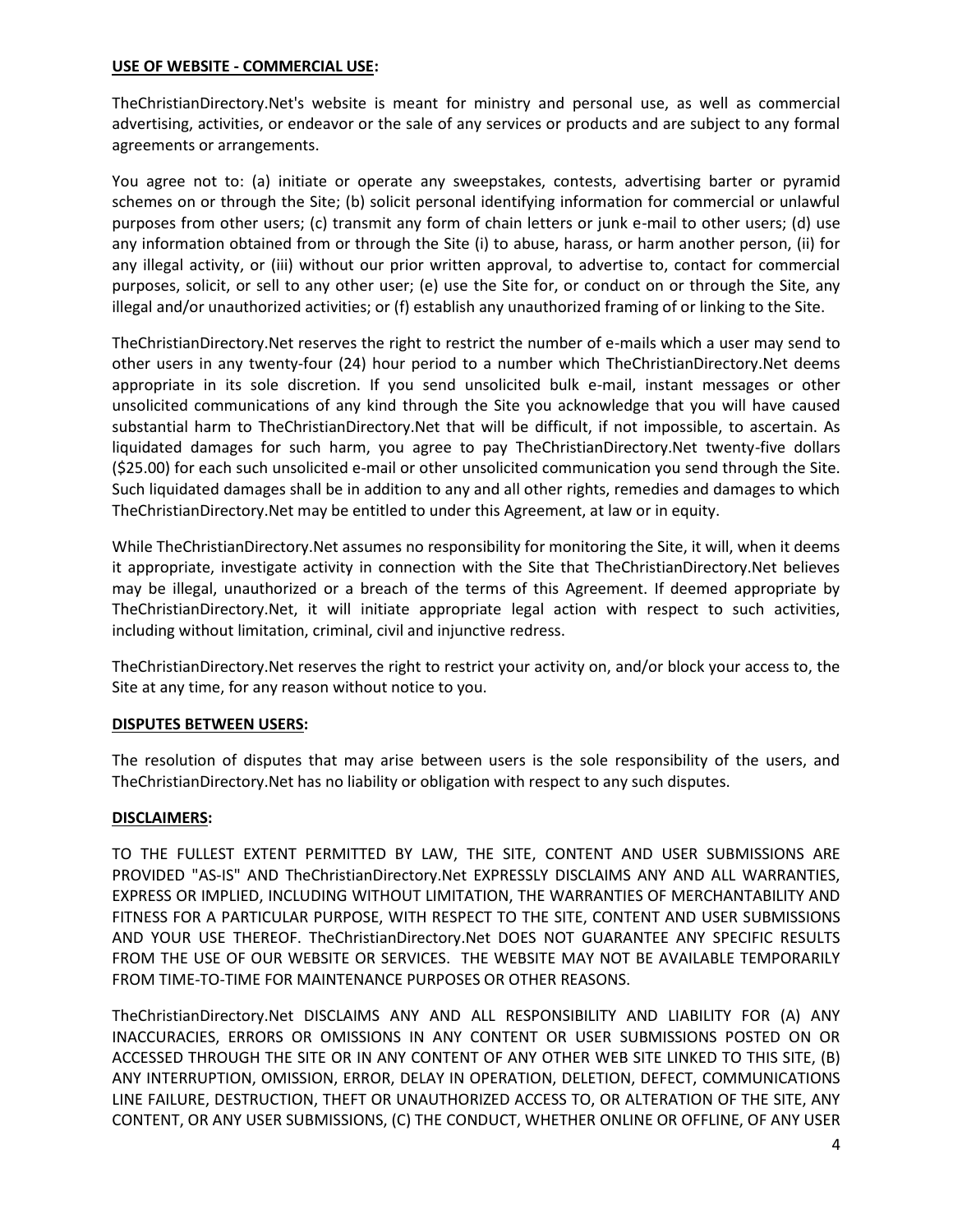OF THE SITE, (D) ANY TECHNICAL MALFUNCTIONS OR PROBLEMS OF ANY TELEPHONE NETWORK OR LINES, COMPUTER ONLINE SYSTEMS, COMPUTER EQUIPMENT, SERVERS OR PROVIDERS, SOFTWARE, FAILURE OF VIDEO PLAYS DUE TO TECHNICAL PROBLEMS OR TRAFFIC CONGESTION ON THE INTERNET OR ANY WEBSITE, OR ANY COMBINATION THEREOF, (E) ANY PERSONAL INJURY OR PROPERTY DAMAGE RESULTING FROM YOUR ACCESS AND USE OF THE SITE, CONTENT, OR USER SUBMISSIONS OR YOUR INTERACTION WITH OTHER USERS, (F) ANY UNAUTHORIZED ACCESS TO OR USE OF OUR SERVERS AND THE INFORMATION CONTAINED THEREON, INCLUDING WITHOUT LIMITATION, USER INFORMATION, AND (G) ANY BUGS, VIRUSES, TROJAN HORSES, WORMS, OR OTHER DESTRUCTIVE, DISABLING OR MALICIOUS PROGRAMS, CODES, SUBROUTINES OR THE LIKE THAT ARE TRANSMITTED THROUGH THE SITE.

TheChristianDirectory.Net ASSUMES NO RESPONSIBILITY FOR MONITORING THE SITE AND DOES NOT ENDORSE ANY USER SUBMISSION OR ANY OPINION, STATEMENTS OR ADVICE EXPRESSED THEREIN. TheChristianDirectory.Net EXPRESSLY DISCLAIMS ANY AND ALL LIABILITY IN CONNECTION WITH YOUR ACCESS AND USE OF THE SITE, CONTENT, AND USER SUBMISSIONS AND YOUR INTERACTION WITH OTHER USERS. YOU AGREE THAT YOUR ACCESS AND USE OF THE SITE, CONTENT AND USER SUBMISSIONS AND YOUR INTERACTION WITH OTHER USERS IS UNDERTAKEN AT YOUR OWN RISK.

THE SITE IS OPERATED AND PROVIDED BY TheChristianDirectory.Net FROM ITS FACILITIES IN THE UNITED STATES OF AMERICA. TheChristianDirectory.Net DOES NOT REPRESENT OR WARRANT THAT THE SITE COMPLIES WITH THE LAWS OF THE JURISDICTION FROM WHICH YOU MAY BE ACCESSING THE SITE THROUGH THE INTERNET. YOU ARE SOLELY RESPONSIBLE FOR COMPLIANCE WITH YOUR LOCAL LAW. YOU AGREE THAT (A) THE SITE SHALL BE DEEMED SOLELY BASED IN THE STATE OF NEW YORK, AND (B) THE SITE IS A PASSIVE WEBSITE THAT DOES NOT GIVE RISE TO PERSONAL JURISDICTION OVER TheChristianDirectory.Net IN ANY JURISDICTION OTHER THAN THE STATE OF NEW YORK.

## **LIMITATION OF LIABILITY:**

IN NO EVENT SHALL TheChristianDirectory.Net OR THEIR RESPECTIVE AFFILIATES, DIRECTORS, OFFICERS, EMPLOYEES, AGENTS, AND ASSIGNS BE LIABLE TO YOU OR ANY THIRD PARTY FOR ANY DIRECT, INDIRECT, CONSEQUENTIAL, EXEMPLARY, INCIDENTAL, SPECIAL OR PUNITIVE DAMAGES, INCLUDING WITHOUT LIMITATION LOST PROFITS, WHETHER BASED ON AN ACTION OR CLAIM IN CONTRACT, EQUITY, NEGLIGENCE, TORT OR OTHERWISE, ARISING FROM YOUR ACCESS OR USE OF THE SITE, CONTENT OR USER SUBMISSIONS OR YOUR INTERACTION WITH OTHER USERS, EVEN IF TheChristianDirectory.Net HAS BEEN ADVISED OF THE POSSIBILITY OF SUCH DAMAGES. IN ANY EVENT, THE LIABILITY OF ANY MEMBER OF OUR GROUP TO YOU FOR ANY CAUSE WHATSOEVER AND REGARDLESS OF THE FORM OF THE ACTION, WILL AT ALL TIMES BE LIMITED TO THE AMOUNT PAID, IF ANY, BY YOU TO TheChristianDirectory.Net FOR YOUR REGISTRATION WITH THE SITE AND YOUR USE OF OUR SERVICES DURING THE TERM OF YOUR USE. NO CAUSE OF ACTION ARISING OUT OF OR RELATING TO THIS AGREEMENT, THE SITE, CONTENT OR USER SUBMISSIONS MAY BE BROUGHT BY ONE (1) PARTY AGAINST THE OTHER PARTY MORE THAN TWO (2) YEARS AFTER THE CAUSE OF ACTION ACCRUED. THIS LIMITATION OF LIABILITY SHALL APPLY TO THE FULLEST EXTENT PERMITTED BY LAW. IF YOU ARE A CALIFORNIA RESIDENT, YOU WAIVE CALIFORNIA CIVIL CODE SECTION 1542, WHICH SAYS, "A GENERAL RELEASE DOES NOT EXTEND TO CLAIMS WHICH THE CREDITOR DOES NOT KNOW OR SUSPECT TO EXIST IN HIS FAVOR AT THE TIME OF EXECUTING THE RELEASE, WHICH, IF KNOWN BY HIM MUST HAVE MATERIALLY AFFECTED HIS SETTLEMENT WITH THE DEBTOR".

## **INDEMNITY:**

YOU AGREE TO INDEMNIFY AND HOLD HARMLESS TheChristianDirectory.Net AND THEIR RESPECTIVE AFFILIATES, DIRECTORS, OFFICERS, EMPLOYEES, AGENTS, LICENSEES AND ASSIGNS, AND ALL OTHER USERS FROM AND AGAINST ANY AND ALL ROYALTIES, FEES, DAMAGES, PENALTIES, CLAIMS, COSTS AND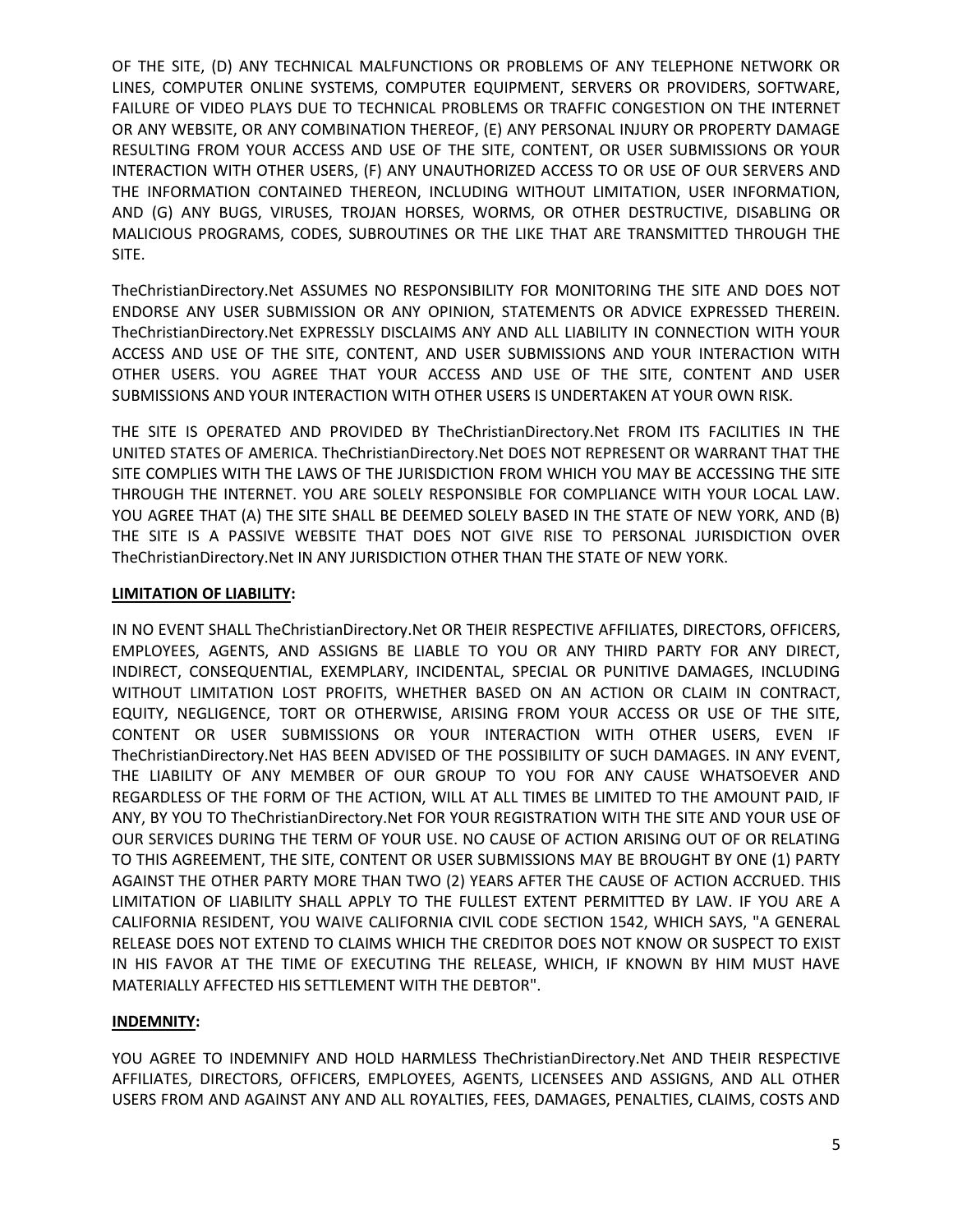LOSSES ARISING IN CONNECTION WITH ANY OF YOUR USER SUBMISSIONS OR YOUR BREACH OF ANY OF THE TERMS OF THIS AGREEMENT.

## **DISPUTES:**

YOU AGREE TO THE EXCLUSIVE PERSONAL JURISDICTION AND VENUE OF THE FEDERAL AND STATE COURTS IN ONTARIO COUNTY, NEW YORK TO ADJUDICATE ALL CLAIMS, CONTROVERSIES AND DISPUTES THAT MAY ARISE BETWEEN YOU AND ANY MEMBER OF OUR GROUP, PROVIDED THAT EITHER YOU OR TheChristianDirectory.Net MAY DEMAND THAT SUCH DISPUTES BE SUBJECT TO BINDING ARBITRATION HELD IN CANANDAIGUA, NEW YORK BEFORE ONE ARBITRATOR IN ACCORDANCE WITH THE ARBITRATION RULES OF THE AMERICAN ARBITRATION ASSOCIATION, SUBJECT TO EACH PARTY'S RIGHT TO SEEK INJUNCTIVE RELIEF IN A COURT OF COMPETENT JURISDICTION.

## **GENERAL:**

This Agreement will be governed by the substantive laws of the United States of America and the State of New York (without giving effect to any choice-of-law rules that may require the application of the laws of another jurisdiction). This Agreement constitutes the entire agreement of the parties with respect to the subject matter hereof, superseding any previous or contemporaneous representations, understandings or agreements with respect thereto. There is no partnership, employee-employer, agency, franchisor-franchisee or joint venture relationship between TheChristianDirectory.Net and any user. If any provision of this Agreement is held invalid or unenforceable, the remainder of this Agreement shall continue in full force and effect. The failure of TheChristianDirectory.Net to enforce any of the terms of this Agreement or exercise any of its rights under this Agreement shall not constitute a waiver of such terms or rights. No waiver of any of the terms or rights in this Agreement shall be deemed a further or continuing waiver of such terms or rights.

Any questionable and/or severely flawed theology that cannot easily be supported by The Holy Scriptures (The Holy Bible - God's Holy Word), will not be reflected on or listed with TheChristianDirectory.Net. Here are some examples of what we mean by "questionable and/or severely flawed theology":

## **MORMONISM ~ The Church of Jesus Christ of Latter-Day Saints (LDS)**

We are open to listing Mormon(LDS) run business's but we are excluding anything that relates to the missions, ministries, religious organizations, doctrines, readings or churches of the Mormon (LDS) religion from listing approvals with TheChristianDirectory.Net. We are in no position to say who is, or who is not a "Christian", however we are in a position to decide what we believe to be sound "Christian" doctrine and practices based in Scripture, and we do NOT want to be knowingly steering people in the wrong direction in what we choose to list. We will change this policy if or when, by way of Biblical Scripture, it can be PROVEN that Joseph Smith, recognized as the Founder of this religion, was and is in fact a TRUE prophet of God. Until then, and we mean no offense in saying this, we will continue to consider The Book of Mormon, and its teachings, a mere work of fiction.

## **PAPAL CATHOLICISM ~ Roman Catholicism**

We are open to listing Roman Catholic run business's but we are excluding anything that relates to the missions, ministries, religious organizations, doctrines, readings or churches of the Roman Catholic religion from listing approvals with TheChristianDirectory.Net. We are in no position to say who is, or who is not a "Christian", however we are in a position to decide what we believe to be sound "Christian" doctrine and practices based in Scripture, and we do NOT want to be knowingly steering people in the wrong direction in what we choose to list. This in part is why we are excluding anything that relates to the missions, ministries, religious organizations, doctrines, readings, or churches of Papal Catholicism